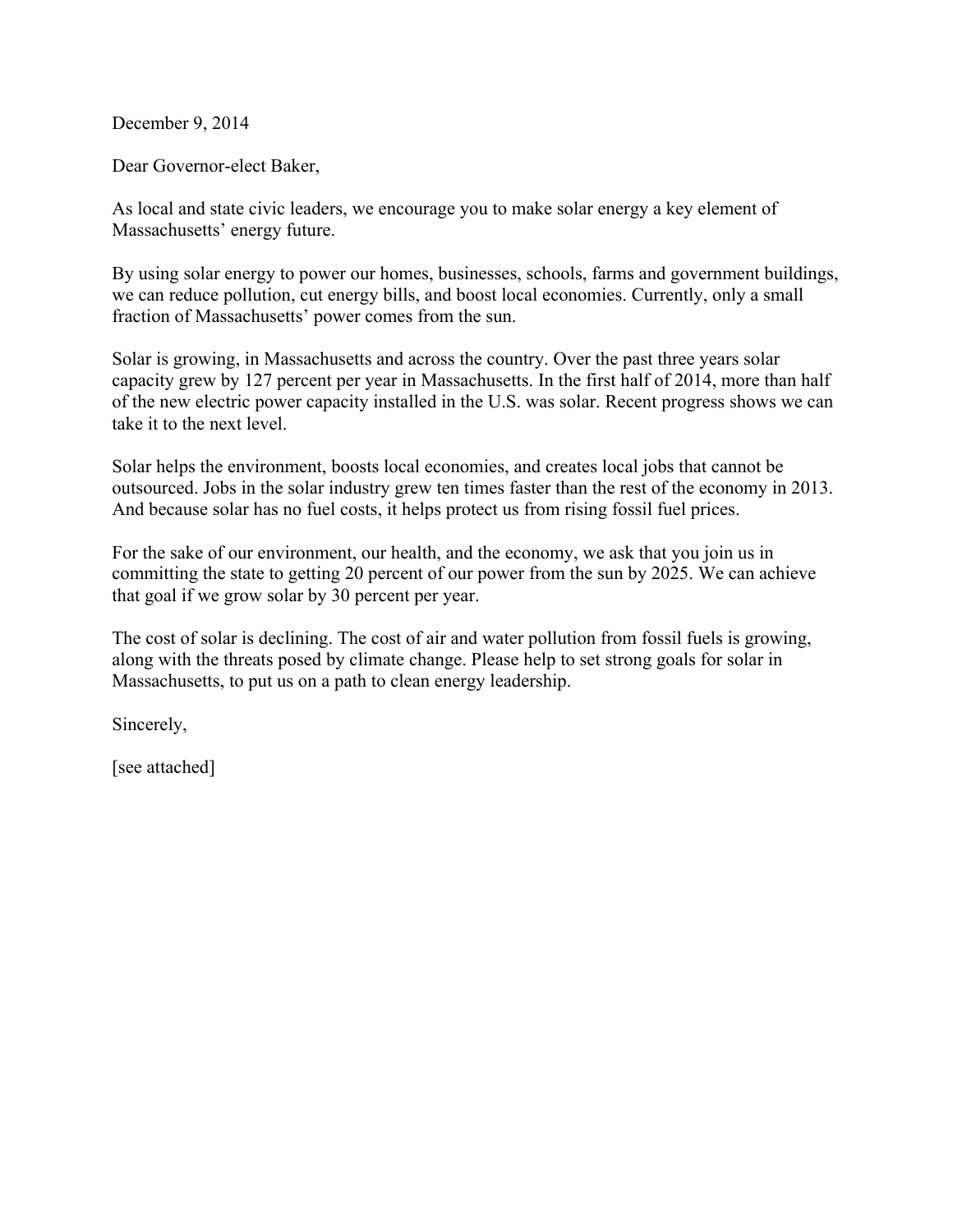### **Barnstable County**

James M. Tinsley City Councilor, Barnstable

Richard Elrick Energy Coordinator for Bourne and Barnstable

Charles Sumner Town Administrator, Brewster

Patricia Hughes Selectman, Brewster

Sean D. Summers Selectman, Chatham

Paul McCormick Selectman, Dennis

Wayne A. Bergeron Selectman, Dennis

Mary Pat Flynn Selectman, Falmouth

Susan L. Moran Selectman, Falmouth

Linda A. Cebula Selectman, Harwich

Mashpee Board of Selectmen

Erik P. Yingling Vice Chair, Board of Selectmen, Provincetown

Raphael Richter Selectman, Provincetown

Jim Pierce Selectman, Sandwich

Susan James Selectman, Sandwich

Truro Board of Selectmen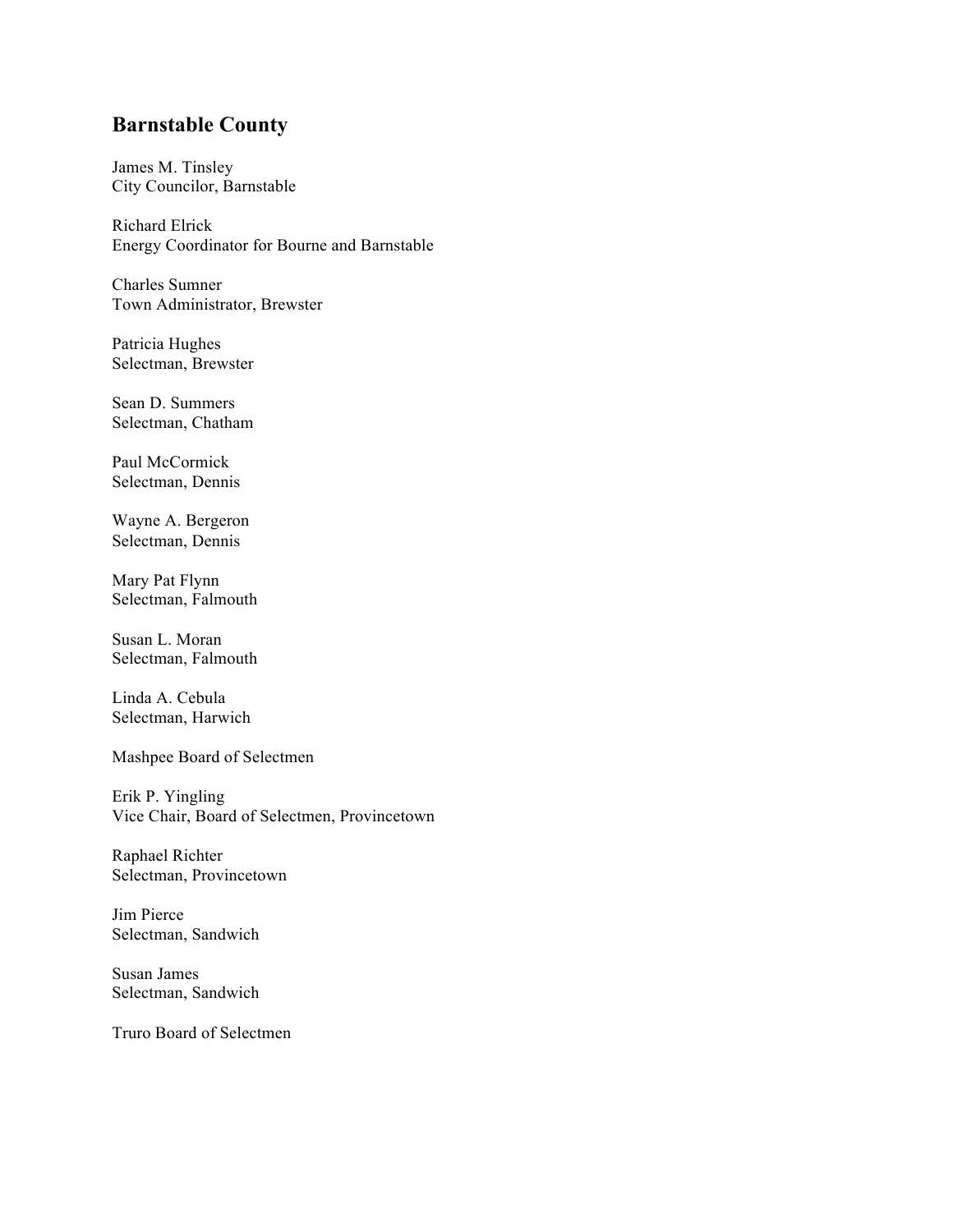### **Berkshire County**

Adams Board of Selectmen

Charles Ketchen Selectman, Alford

Tim Drumm Selectman, Alford

Jeann Pryor Chair, Board of Selectmen, Becket

Dalton Board of Selectmen

Charles Flynn Vice Chair, Board of Selectmen, Egremont

Marie Brazie Selectman, Egremont

Andrew Blechman Former Selectman, Great Barrington

Sean Stanton Chair, Board of Selectmen, Great Barrington

Monterey Board of Selectmen

Mt. Washington Board of Selectmen

New Marlborough Board of Selectmen

Lisa Blackmer President, City Council, North Adams

Nancy Bullet Vice President, City Council, North Adams

Benjamin Lamb City Councilor, North Adams

Eric Buddington City Councilor, North Adams

Jennifer Breen City Councilor, North Adams

Joshua Moran City Councilor, North Adams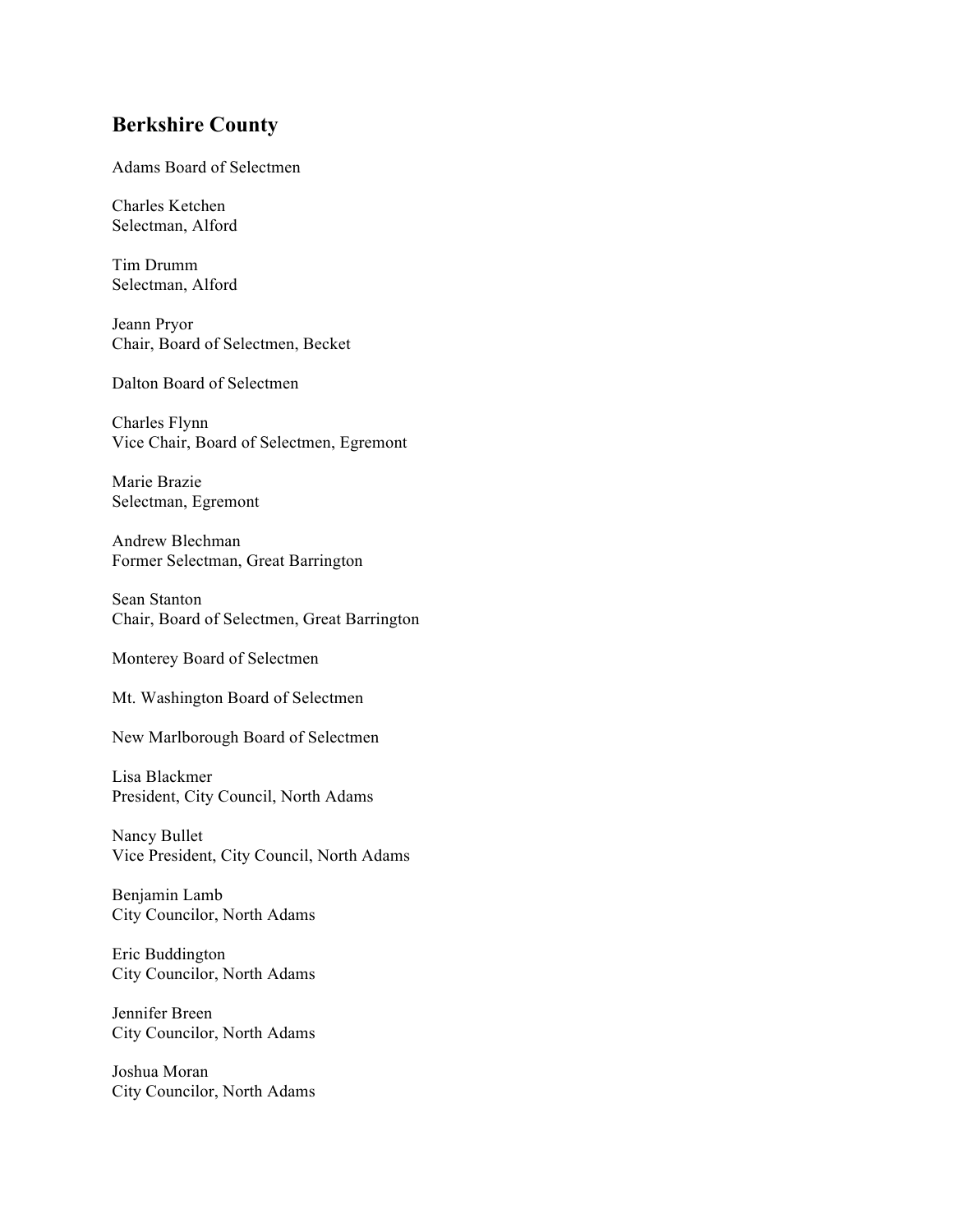Christopher Connell Vice President, City Council, Pittsfield

Barry Clairmont Councilor at Large, Pittsfield

John Krol Ward Councilor, Pittsfield

Nicholas Caccamo Ward Councilor, Pittsfield

Tyringham Board of Selectmen

Washington Board of Selectmen

Ronald Turbin Vice Chair, Board of Selectmen, Williamstown

### **Bristol County**

Dartmouth Board of Selectmen

Dighton Board of Selectmen

Daniel Murphy Selectman, Easton

Daniel Smith Selectman, Easton

Dottie Fulginiti Selectman, Easton

Charles K. Murphy Selectman, Fairhaven

Robert J. Espindola Chair, Board of Selectmen, Fairhaven

William A. Flanagan Mayor, Fall River

Jasiel F. Correia II City Councilor, Fall River

Jonathan F. Mitchell Mayor, New Bedford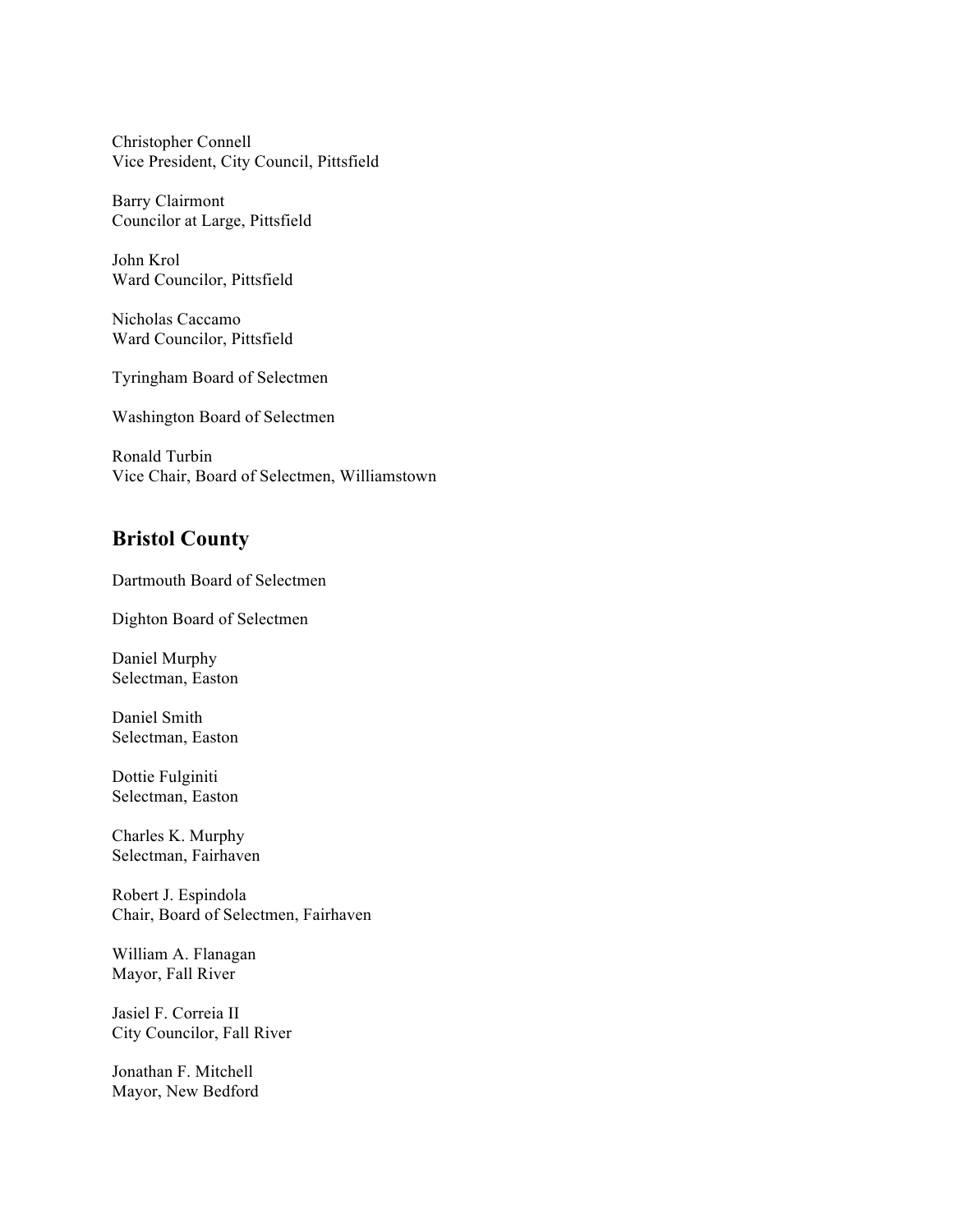Dana Rebeiro Ward Councilor, New Bedford

David Alves Councilor at Large, New Bedford

Henry G. Bousquet Ward Councilor, New Bedford

Joseph P. Lopes Ward Councilor, New Bedford

Kerry Winterson Ward Councilor, New Bedford

Marlene Pollock School Committee member, New Bedford

Michael R. Costello Chair, Board of Selectmen, Rehoboth

Michael H. Brady Selectman, Seekonk

Donald L. Cleary City Councilor, Taunton

Sherry Costa-Hanlon City Councilor, Taunton

### **Dukes County**

Adam Wilson Town Adminstrator, Aquinnah

Edgartown Board of Selectmen

West Tisbury Board of Selectmen

### **Essex County**

Anne R. Ferguson City Councilor, Amesbury

Jonathan B. Sherwood City Councilor, Amesbury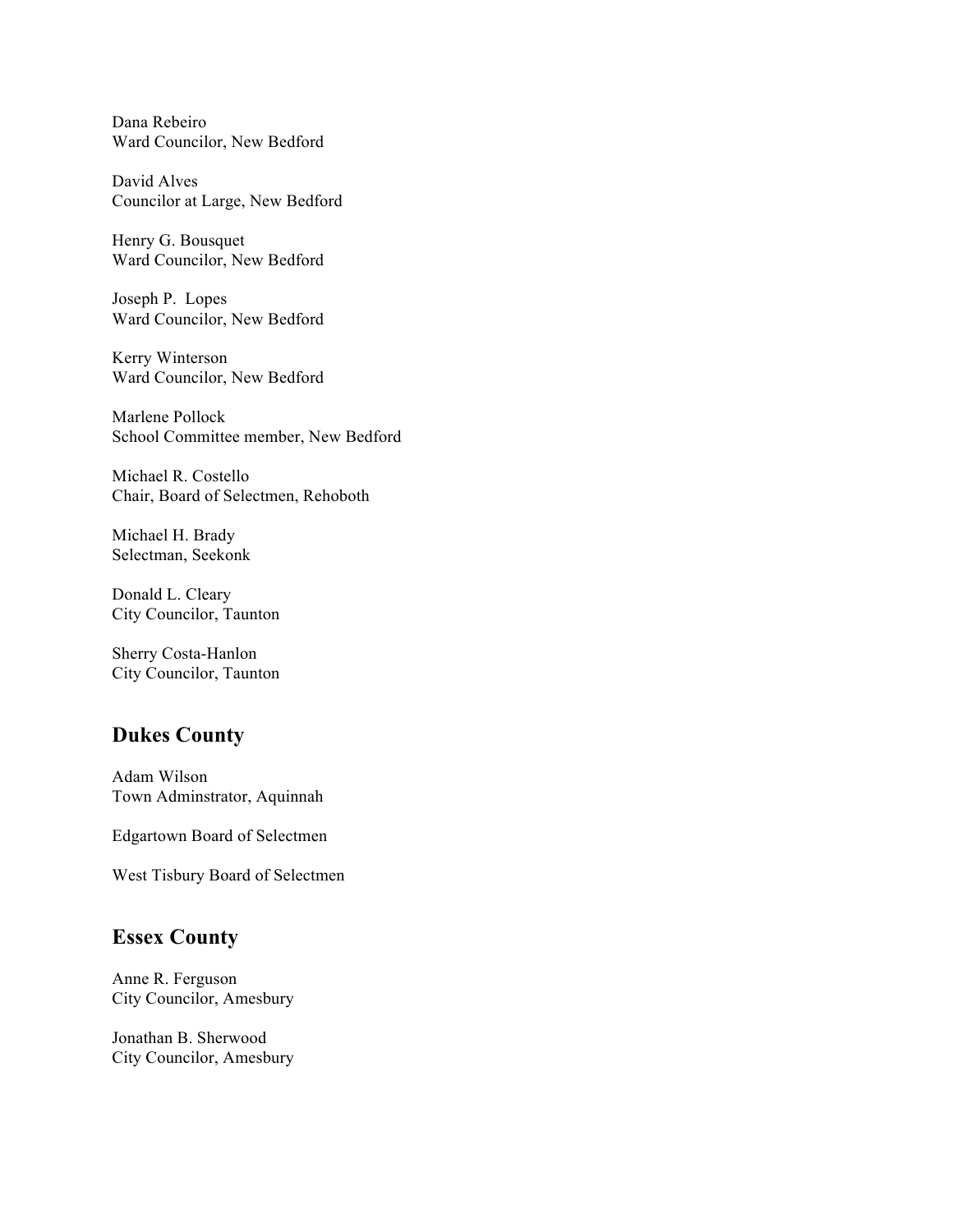David J. Lang City Councilor, Beverly

Greg Verga City Councilor, Gloucester

Melissa Cox City Councilor, Gloucester

Paul McGeary City Councilor, Gloucester

William Fonvielle City Councilor, Gloucester

Joseph R. D'Amore Selectman, Groveland

Mary Ellen Daly O'Brien City Councilor, Haverhill

Michael S. McGonagle City Councilor, Haverhill

Thomas E. Sullivan City Councilor, Haverhill

William J. Macek City Councilor, Haverhill

Roger Twomey City Councilor, Lawrence

Wayne A. Lozzi City Councilor, Lynn

Manchester-by-the-Sea Board of Selectmen

James Atkinson City Councilor, Methuen

Joyce C. Campagnone City Councilor, Methuen

Kosta Prentakis Selectman, Middleton

Allison Heartquist City Councilor, Newburyport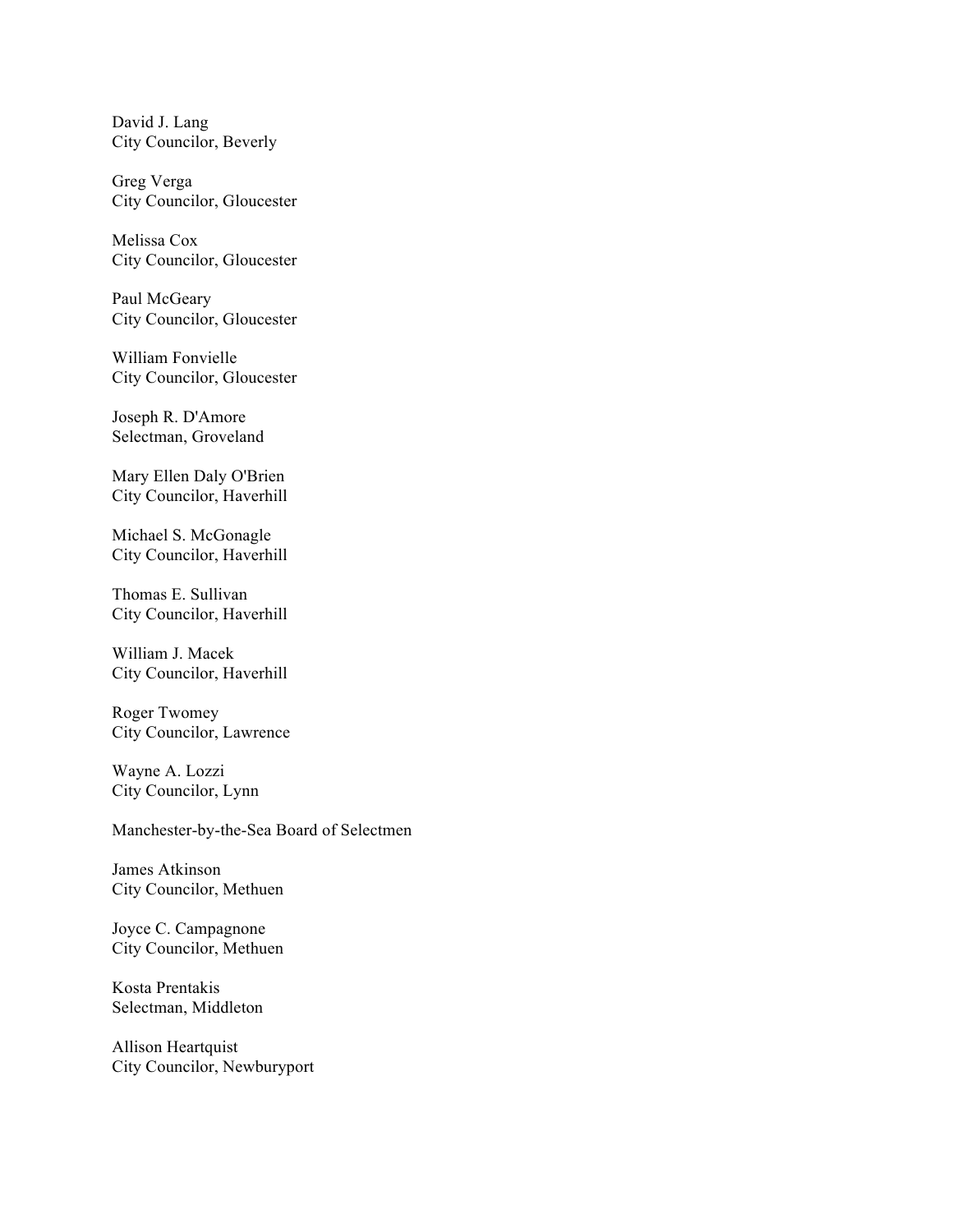Ari B. Herzog City Councilor, Newburyport

Barry N. Connell City Councilor, Newburyport

Charles Tontar City Councilor, Newburyport

Edward C. Cameron City Councilor, Newburyport

Meghan C. Kinsey City Councilor, Newburyport

Robert J. Cronin City Councilor, Newburyport

John J. Callahan Selectman, Swampscott

# **Franklin County**

Ashfield Select Board

Erving Board of Selectmen

Gill Selectboard

Dalton Athey Councilor at Large, Greenfield

Norman Hirschfeld Precinct Councilor, Greenfield

Hawley Board of Selectmen

Heath Board of Selectmen

Leverett Board of Selectmen

New Salem Board of Selectmen

Noel Abbott Selectman, Rowe

Whately Board of Selectmen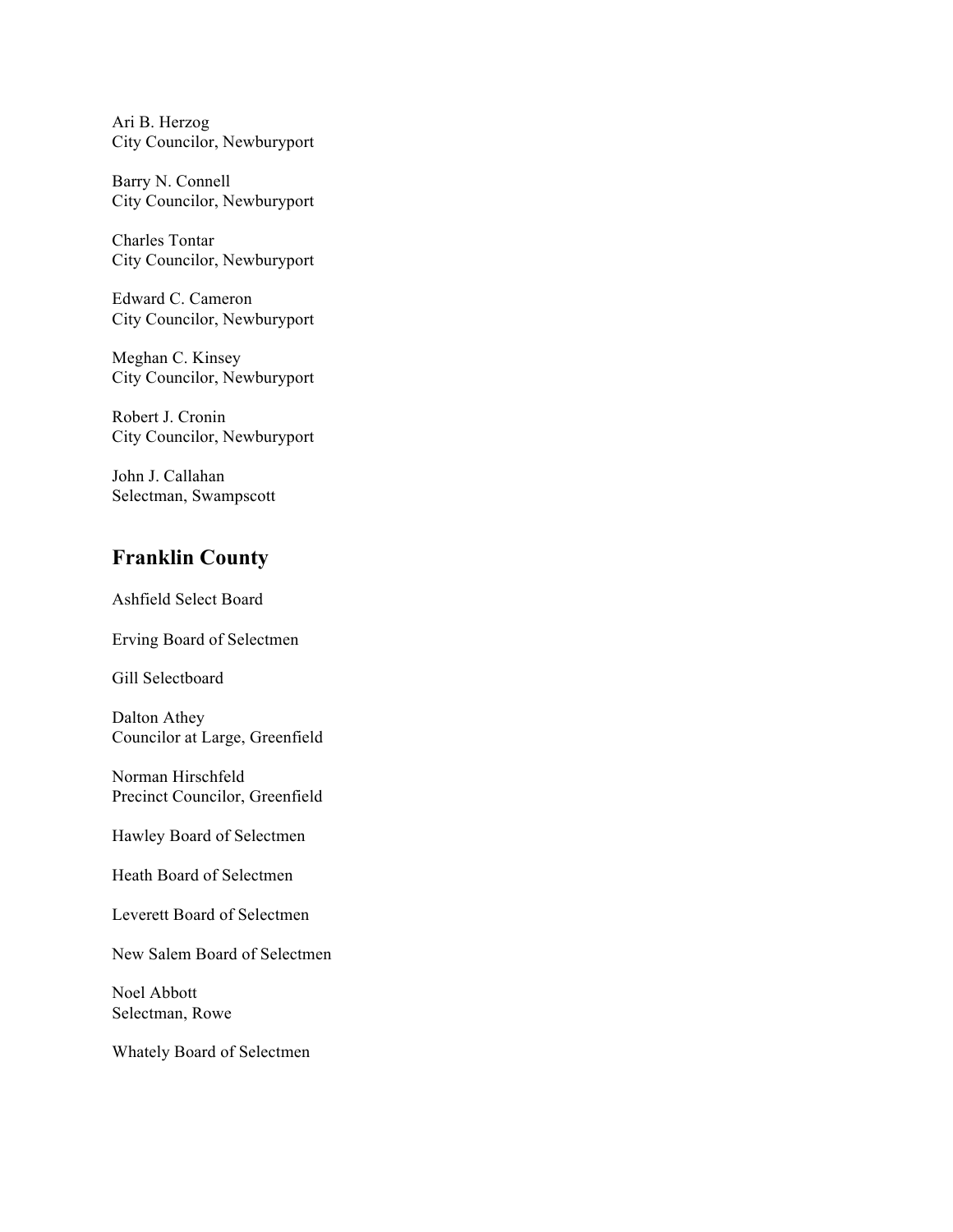### **Hampden County**

Adam Lamontagne Ward Councilor, Chicopee

John Flynn Chair, Board of Selectmen, Hampden

Vincent Villamaino Selectman, Hampden

Alex B. Morse Mayor, Holyoke

Anthony Soto Ward Councilor, Holyoke

Daniel Bresnahan At Large Councilor, Holyoke

David Bartley Ward Councilor, Holyoke

Jossie Valentin Ward Councilor, Holyoke

Rebecca Lisi At Large Councilor, Holyoke

Donald Blais, Jr. District Councilor, Palmer

Mary Salzmann Councilor at Large, Palmer

Paul Burns Former Councilor at Large, Palmer

Domenic J. Sarno Mayor, Springfield

Melvin A. Edwards City Councilor, Springfield

Zaida Luna City Councilor, Springfield

Wales Board of Selectmen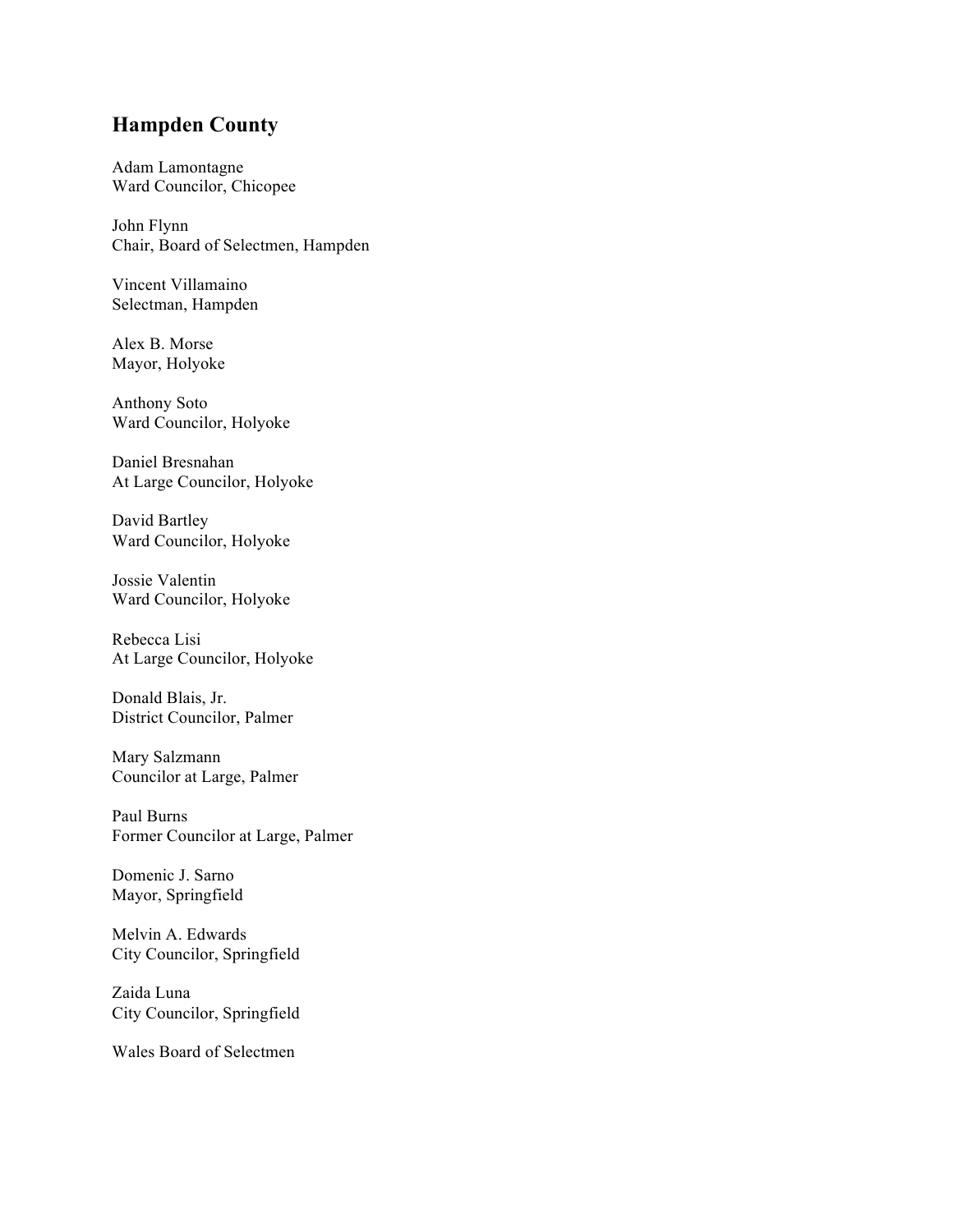Robert Paul, Sr. Ward Councilor, Westfield

Brian Hoose Ward Councilor, Westfield

# **Hampshire County**

Belchertown Board of Selectmen

Salem Derby District Councilor, Easthampton

Goshen Board of Selectmen

Alisa Klein City Councilor, Northampton

Gina-Louise Sciarra City Councilor, Northampton

Paul Spector City Councilor, Northampton

Ryan O'Donnell City Councilor, Northampton

Williamsburg Board of Selectmen

Evan Johnson Selectman, Worthington

# **Middlesex County**

Ashby Conservation Commission

Ashland Board of Selectmen

Ian Todreas Co-Chair, Belmont Energy Committee, Belmont

Ralph Patuto Selectman, Burlington

David P. Maher Mayor, Cambridge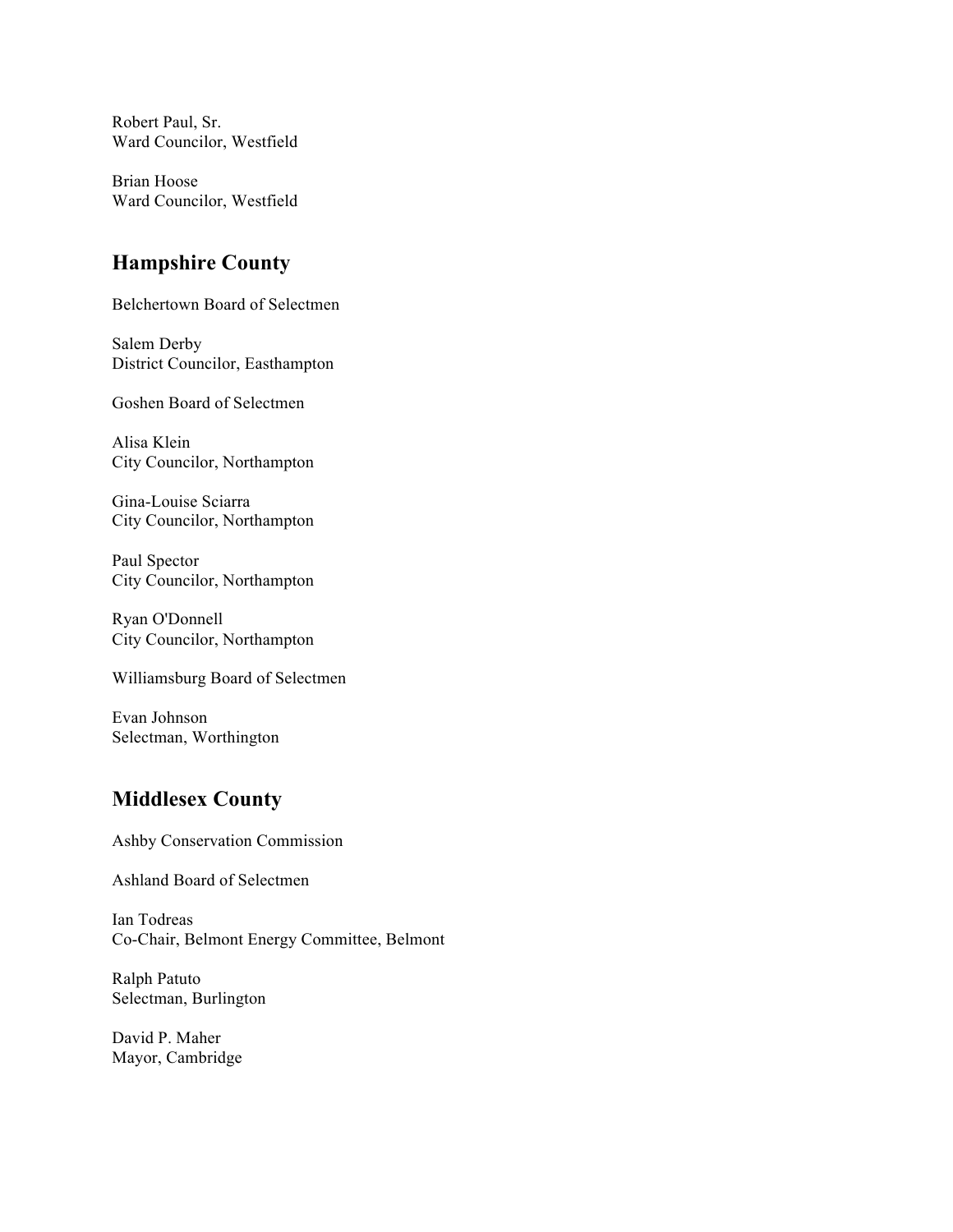Dennis A. Benzan Vice Mayor, Cambridge

Craig A. Kelley City Councilor, Cambridge

Dennis J. Carlone City Councilor, Cambridge

E. Denise Simmons City Councilor, Cambridge

Leland Cheung City Councilor, Cambridge

Marc C. McGovern City Councilor, Cambridge

Nadeem A. Mazen City Councilor, Cambridge

Timothy J. Toomey, Jr. City Councilor, Cambridge

Matt Hanson Selectman, Chelmsford

John F. Hanlon City Councilor, Everett

John McKinnon City Councilor, Everett

Joseph McGonagle City Councilor, Everett

Teri Banerjee Town Moderator, Framingham

Valerie Mulvey Town Clerk, Framingham

Takashi Tada Conservation Administrator, Groton

Jeffrey Barnes Chair, Conservation Commission, Hopkinton

Lexington Board of Selectmen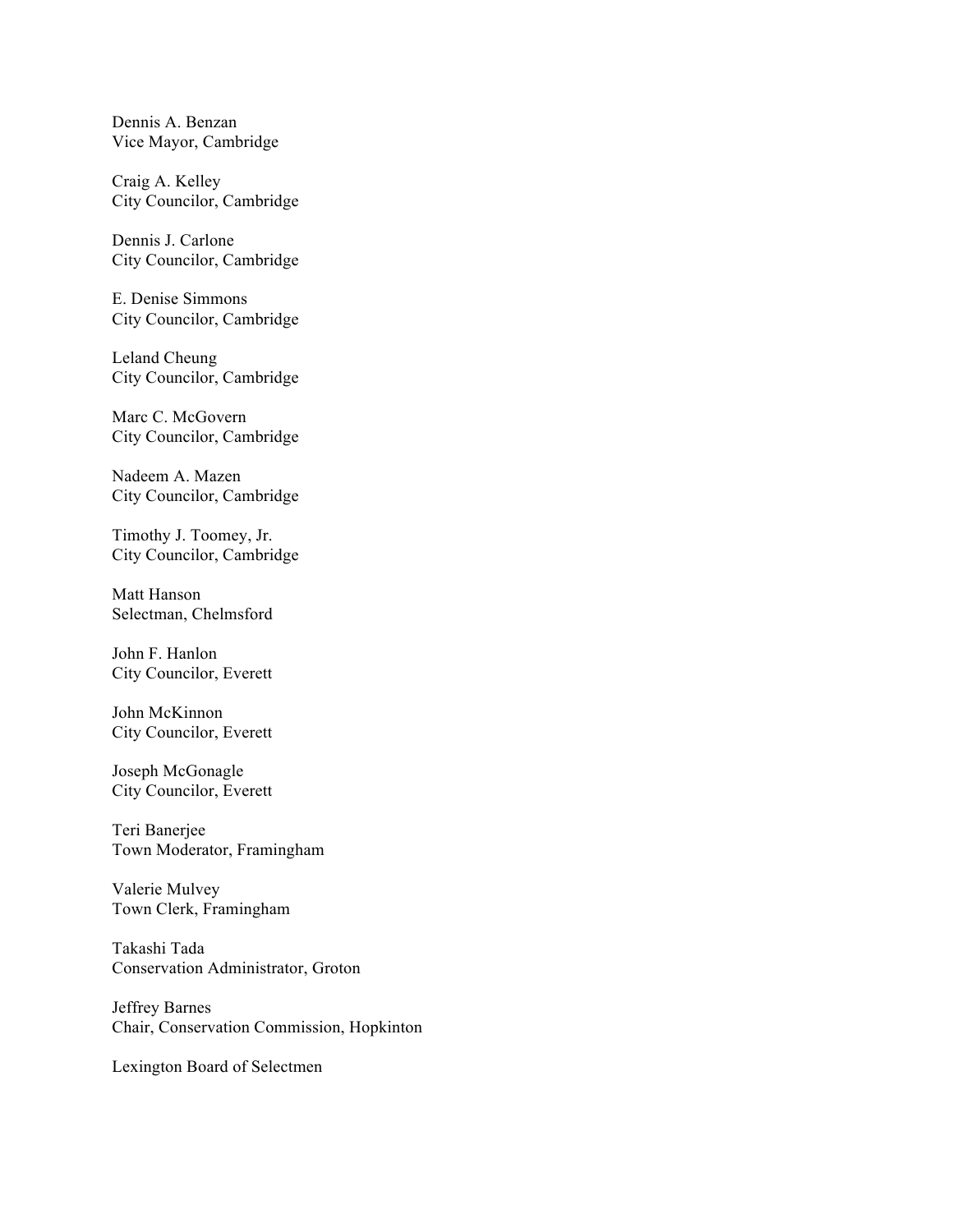Corey Belanger City Councilor, Lowell

Gary Christenson Mayor, Malden

Craig Spadafora Councilor at Large, Malden

David Gavin Selectman, Maynard

Michael J. McGlynn Mayor, Medford

Breanna Lungo-Koehn Councilor, Medford

Alison Leary Ward Alderman, Newton

Amy Sangiolo Alderman at Large, Newton

Emily Norton Ward Alderman, Newton

Jay Harney Ward Alderman, Newton

Ted Hess-Mahan Alderman at Large, Newton

Joseph A. Curtatone Mayor, Somerville

Dennis Sullivan Alderman at Large, Somerville

Jack Connolly Alderman at Large, Somerville

Mark Niedergang Ward Alderman, Somerville

Mary Jo Rossetti Alderman at Large, Somerville

Matthew McLaughlin Ward Alderman, Somerville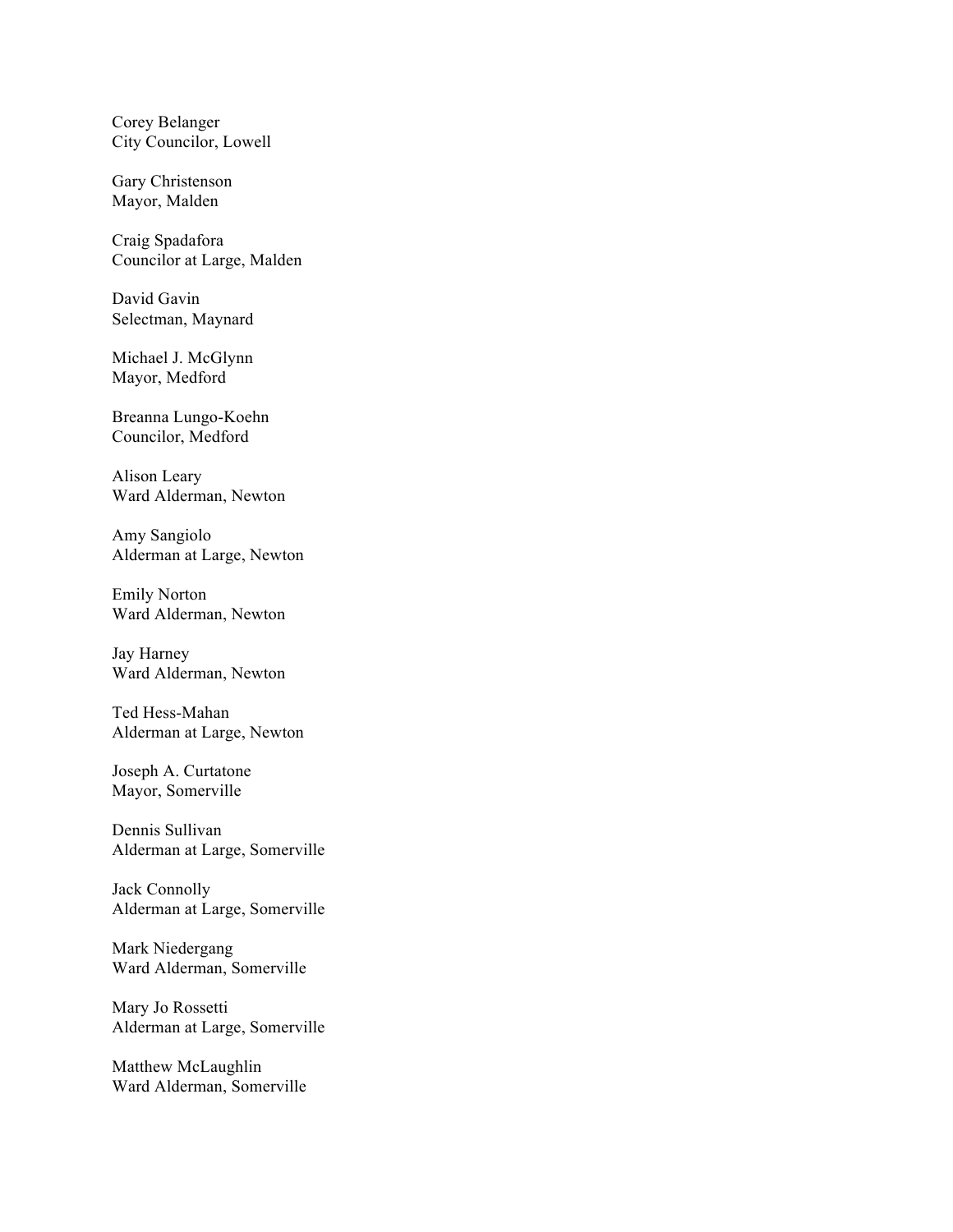Rebekah Gewirtz Ward Alderman, Somerville

Kate Hogan State Representative, Third Middlesex District (Stow)

Arnold Epstein Co-Chair, Energy Working Group, Stow

Rebecca Davis Conservation Agent, Wakefield

Aaron Dushku Councilor at Large, Watertown

Anthony Palomba Councilor at Large, Watertown

Ken Woodland District Councilor, Watertown

Susan Falkoff Councilor at Large, Watertown

Paul Mucci Vice Chair, Energy Committee, Westford

Edward Coburn Selectman, Weston

Winifred McGowen Assistant Director of Planning and Conservation, Wilmington

# **Nantucket County**

Matt Fee Selectman, Nantucket

# **Norfolk County**

Don Martinis Selectman, Bellingham

Michael Owens District Councilor, Braintree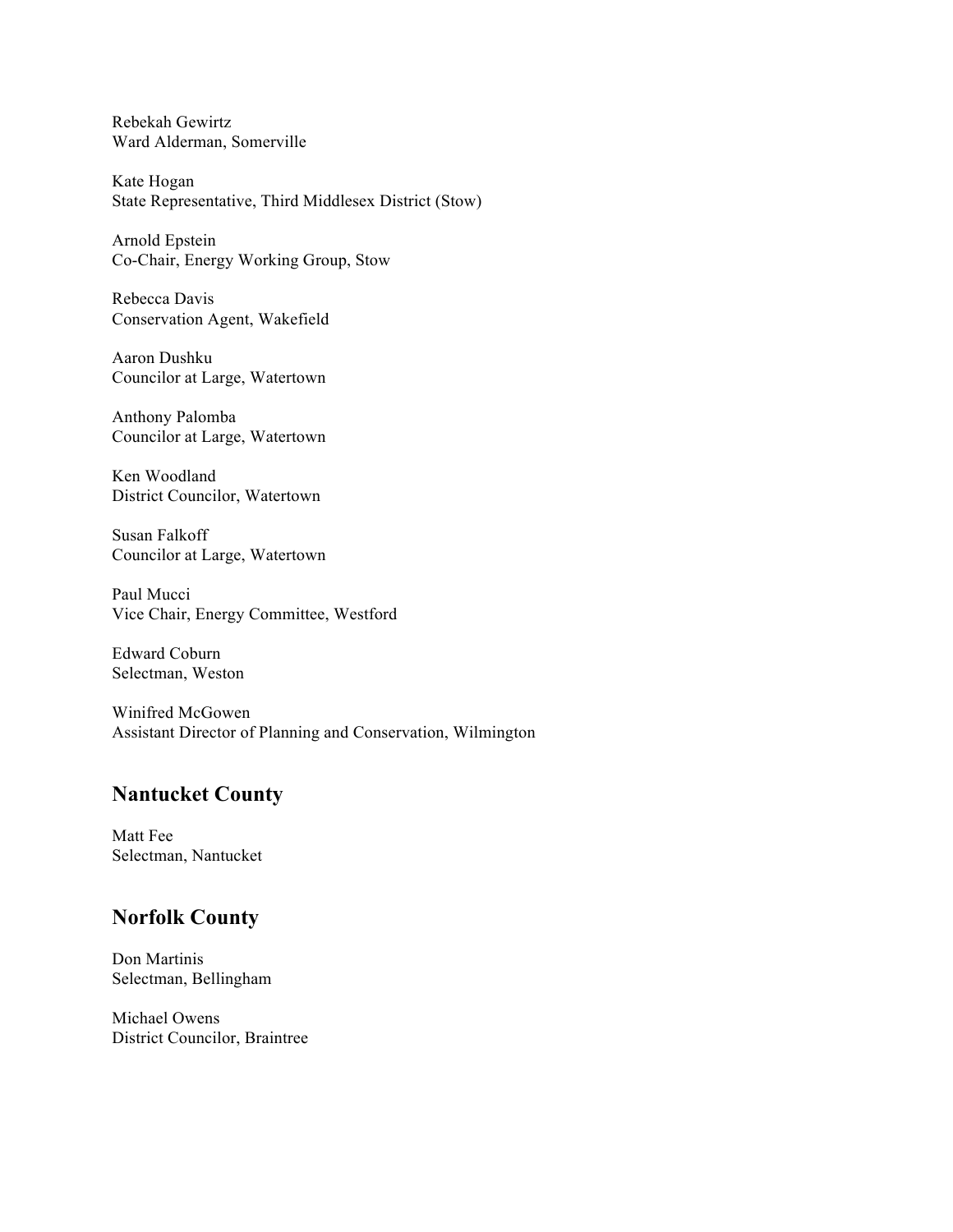Frank I. Smizik State Representative and Chair of the House Committee on Global Warming and Climate Change, Fifteenth Norfolk District (Brookline)

Kenneth Goldstein Chair, Board of Selectmen, Brookline

Nancy Daly Selectman, Brookline

Neil Wishinsky Selectman, Brookline

Canton Board of Selectmen

Diane Kennedy Chair, Board of Selectmen, Cohasset

Michael Butler Selectman, Dedham

Carol Lisbon Chair, Board of Selectmen, Dover

James DeVellis Selectman, Foxborough

Judith Pond Pfeffer Clerk, City Council, Franklin

Brett Feldman City Councilor, Franklin

Richard DeSorgher Clerk, Board of Selectmen, Medfield

Denis Keohane Secretary, Board of Selectmen, Milton

Scott Bugbee Chair, Board of Selectmen, Norfolk

Brian Palmucci City Councilor, Quincy

Douglas Gutro City Councilor, Quincy

Kevin Coughlin City Councilor, Quincy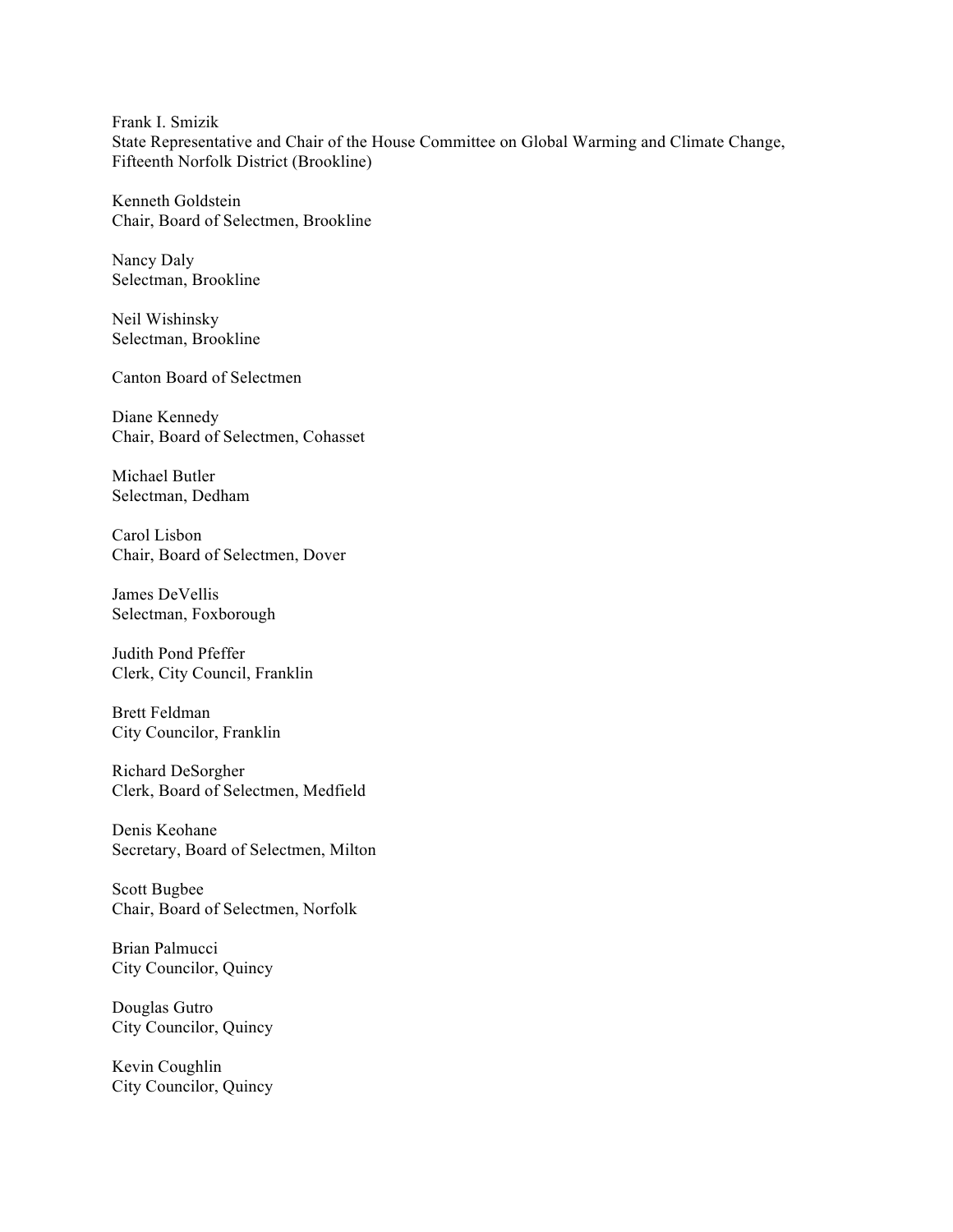Paul Meoni City Councilor, Randolph

### **Plymouth County**

John Norris City Councilor, Bridgewater

Michelle DuBois City Councilor, Brockton

Thomas Monahan City Councilor, Brockton

Michael Milanoski Town Administrator, Carver

Paul Gannon Selectman, Hingham

Kingston Board of Selectmen

Marion Board of Selectmen

Patrick Farrah Planning Technician/Energy Officer, Plymouth

Alan H. Slavin Selectman, Wareham

Stephen M. Holmes Selectman, Wareham

### **Suffolk County**

Ayanna Pressley City Councilor At-Large, Boston

Josh Zakim City Councilor, Boston

Matt O'Malley City Councilor, Boston

Michael Flaherty City Councilor, Boston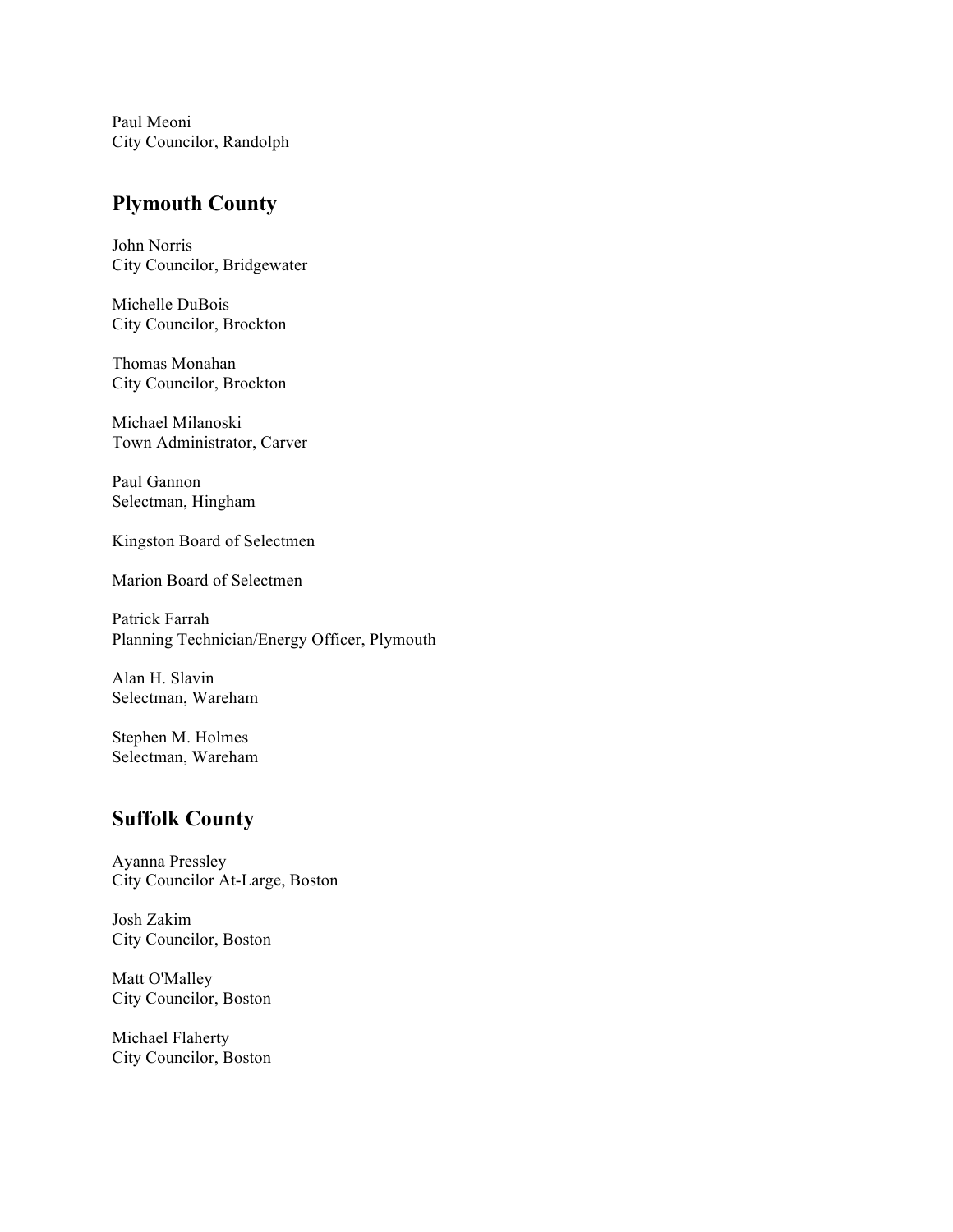Michelle Wu City Councilor At-Large, Boston

Salvatore LaMattina City Councilor, Boston

Timothy McCarthy City Councilor, Boston

Tito Jackson City Councilor, Boston

Joseph Perlatonda District Councilor, Chelsea

Ira Novoselsky Ward Councilor, Revere

Steven Morabito Councilor at Large, Revere

Carol Tye School Committee member, Revere

Dan Maguire School Committee member, Revere

Michael Ferrante School Committee member, Revere

### **Worcester County**

Berlin Board of Selectmen

Bolton Board of Selectmen

Linda Lincoln Selectman, Brookfield

Nicholas Thomo Selectman, Brookfield

Douglas Board of Selectmen

Amy Green City Councilor, Fitchburg

Jeffrey Bean City Councilor, Fitchburg